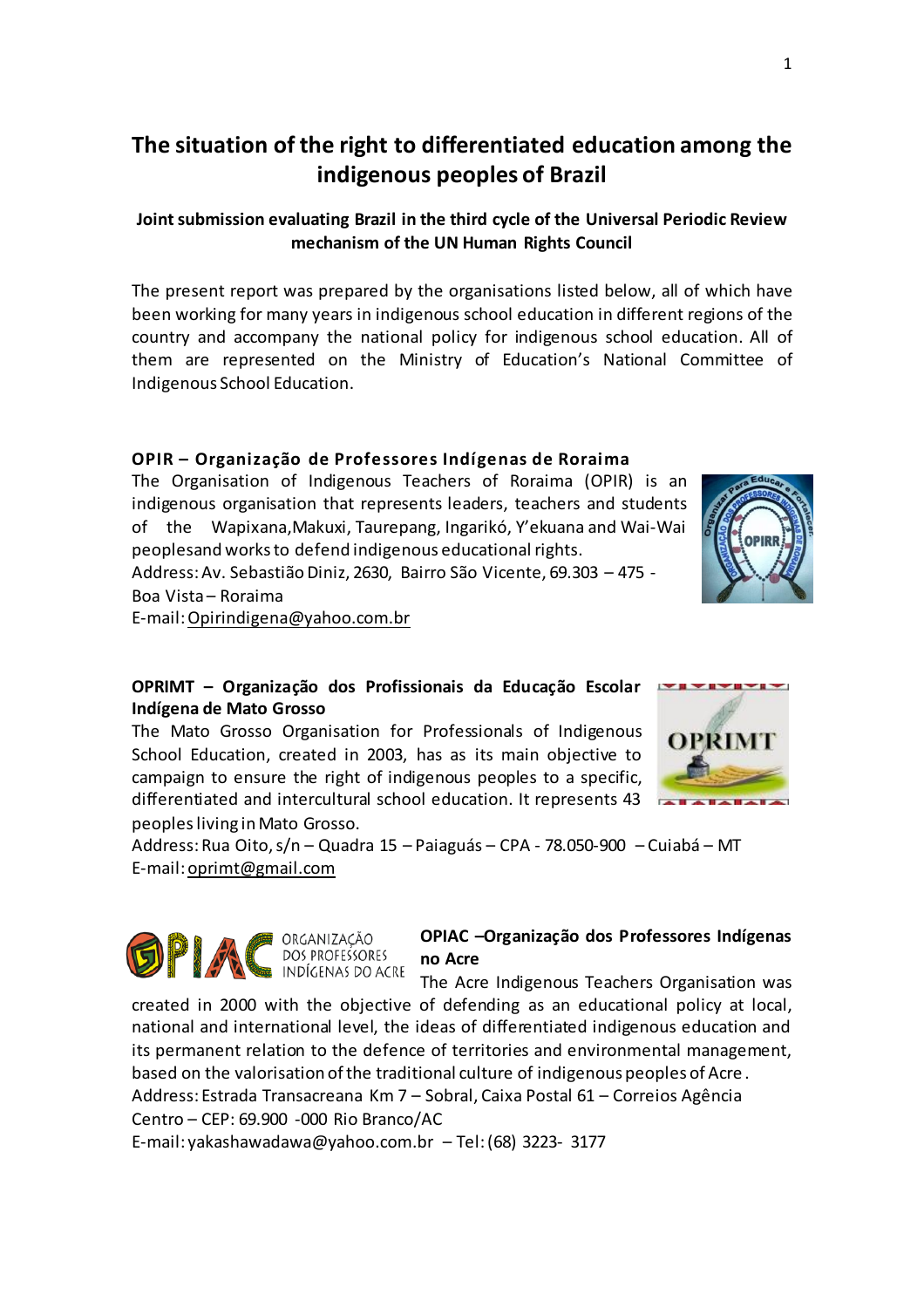

### **Iepé – Instituto de Pesquisa e Formação Indígena**

Iepé – the Institute for Indigenous Training and Research, founded in 2002, has the mission of contributing to the cultural and political strengthening and the sustainable development of indigenous communities in Amapá and the north of Pará, aiming to enhance their forms of community and collective management in order for the rights

of these populations as distinct peoples to be respected. Address:Rua ProfessorMonjardino, 19 – Vila Sônia –05625-160 – São Paulo - SP E-mail: iepe@institutoiepe.org.br–Tel:(11) 3746-7912 / 3569-4973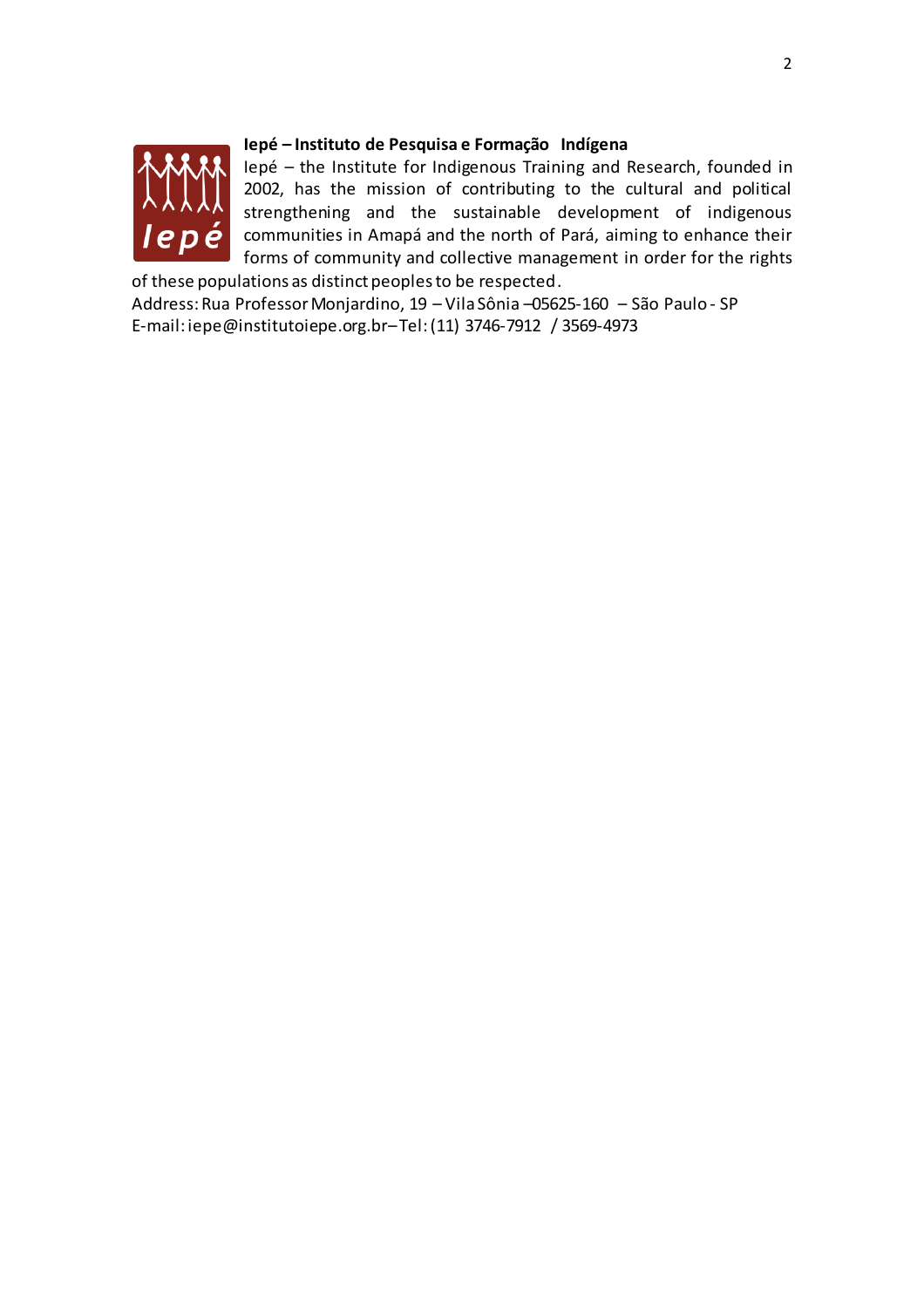# **The situation of the right to differentiated education among the indigenous peoples of Brazil**

1. The right of indigenous peoples to quality education that respects and valorises traditional knowledge, knowhow and practices, and that guarantees opportunities and training equal to those to which other Brazilian citizens have access, faces serious challenges in becoming a reality in Brazil. Despite the existence of international commitments and an advanced and detailed national legislation that recognises the demands of indigenous peoples for quality schools in their villages, in practice a series of obstacles and difficulties have become entrenched over the years. This process has generated a situation of discrimination in relation to the guarantee of access to quality education for indigenous children and adolescents across the country, amounting to a scenario of rights violations.

2. In certain regions of the country, notably in the Central West, South and Northeast, where violence and racism against indigenous peoples, generally associated with disputes for land, the school has become the space where violence affront the dignity of indigenous students and teachers: the absence of school meals, preventing use of school transport, bans on the use of indigenous languages, and racist and humiliating claims about indigenous peoples in history and geography classes are just some of the violations that have been registered and documented in recent years.

3. The dissatisfaction of many indigenous families with the schools existing in their villages and communities had resulted in an exodus to the towns and cities in search of higher quality education. This in turn has led to the removal of children and adolescents from family and community life, weakening identity ties and subjecting these youngsters to situations involving racial and social discrimination. In these contexts the lack of quality indigenous school education leads to the school becoming a vector for the destructuring of the collective life and autonomy of indigenous peoples with a consequent increase in vulnerability and in confrontations with discrimination and prejudice in the urban areas.

4. Although the country's educational legislation affirms the right of indigenous peoples to an education of their own that valorises traditional knowledge and practices, that is bilingual and valorises indigenous languages, and that recognises the desires of the communities in terms of training and qualification, using their own calendars and based on their own political-pedagogical proposals, in practice it is the national school model that continuesto be imposed.

5. Hence in the field of the right to indigenous school education, we see the same old and persistent hiatus in the existence of formal rights that are denied and disrespected in practice. The indigenous educational legislation has been systematically disrespected and the provision of education in indigenous villages has been characterised by the low quality of teaching, precarious infrastructure and an absence of pedagogical practices specific to indigenous contexts. Brazil needs to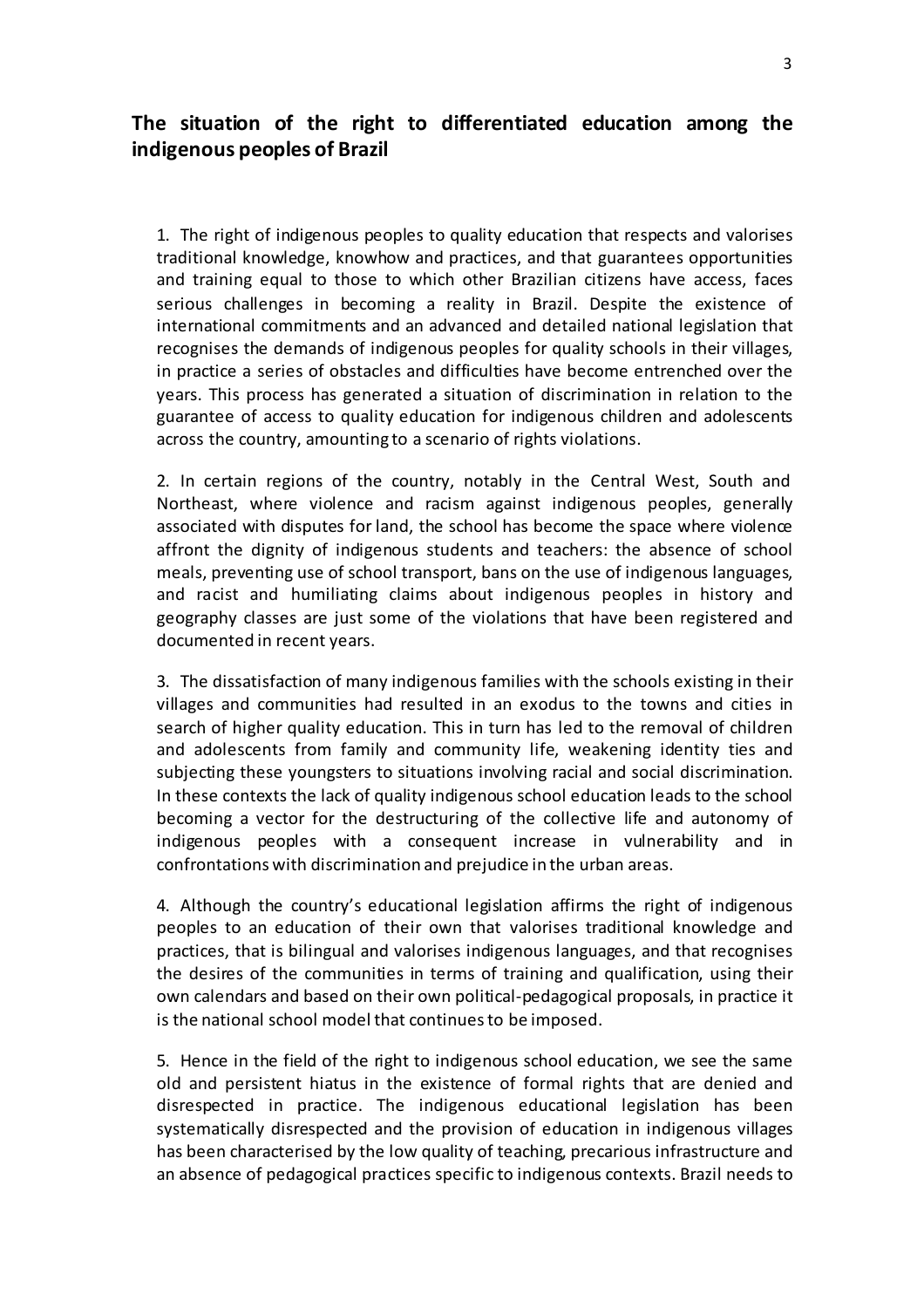take concrete measures in order to comply with its indigenous educational legislation, strengthen its public policy for indigenous education and guarantee the right to intercultural education for indigenous children, adolescents and adults.

# **Background**

6. The school is an institution well-known to indigenous peoples. It arrived almost simultaneously with the first colonizers and was one of their main instruments to conquer the newly discovered lands and the peoples living in them. Throughout the entire history of this relationship between indigenous peoples and representatives of the colonial power, later those of the nation State, the school imposed itself in different forms, performing different functions. Used fundamentally to supress the identity of indigenous peoples, fostering their integration with the national community, the school gradually became conquered by these peoples. Today they remain optimistic that it will become a tool to enhance the feeling of ethnic belonging, recuperating their own sociocultural values and practices that were, very often, weakened by the imposition of alien values and social patterns.

7. This new school, demanded by present-day indigenous peoples, has very particular characteristics. It was conceived, experimented and constructed in different indigenous communities across the country, who rejected the 'civilizing' school imposed by the State, where use of indigenous languages was prohibited, where indigenous culture and knowledge were not respected, and where the aim was to transmit only the values and practices of the western world. This model of the school was opposed by the emergence of alternative practices in which the indigenous language spoken by the children was utilized as the language of instruction, where the community participated in the decisions on the school's objectives, where traditional knowledge was valued and systemized in classrooms alongside learning western knowledge, and where indigenous teachers, members of their respective communities, prepared their own teaching materials. These experiences grew in strength and were gradually recognised and came to serve as a reference point for conceiving a new role for the school institution in indigenous communities. Starting out as alternative practices developed by non-government organisations supporting indigenous peoples in projects implemented in a few indigenous communities, they came to influence the elaboration of a specific public policy for these sectors of society.

8. This public policy, gestated over the last two decades, was rooted in a legal framework based on the 1988 Constitution and the Law of Directives and Bases of National Education of 1996, accommodated and detailed in legislation, norms and directives issued by the Ministry of Education and the National Council of Education, as well as specific national programs for providing school education in indigenous communities.

9. The right of indigenous peoples in Brazil to a differentiated, bilingual, quality education was established, guaranteeing the promotion of their languages and cultures and access to the school knowledge offered to other students in the country. For this to be possible the indigenous school needs to have its own specific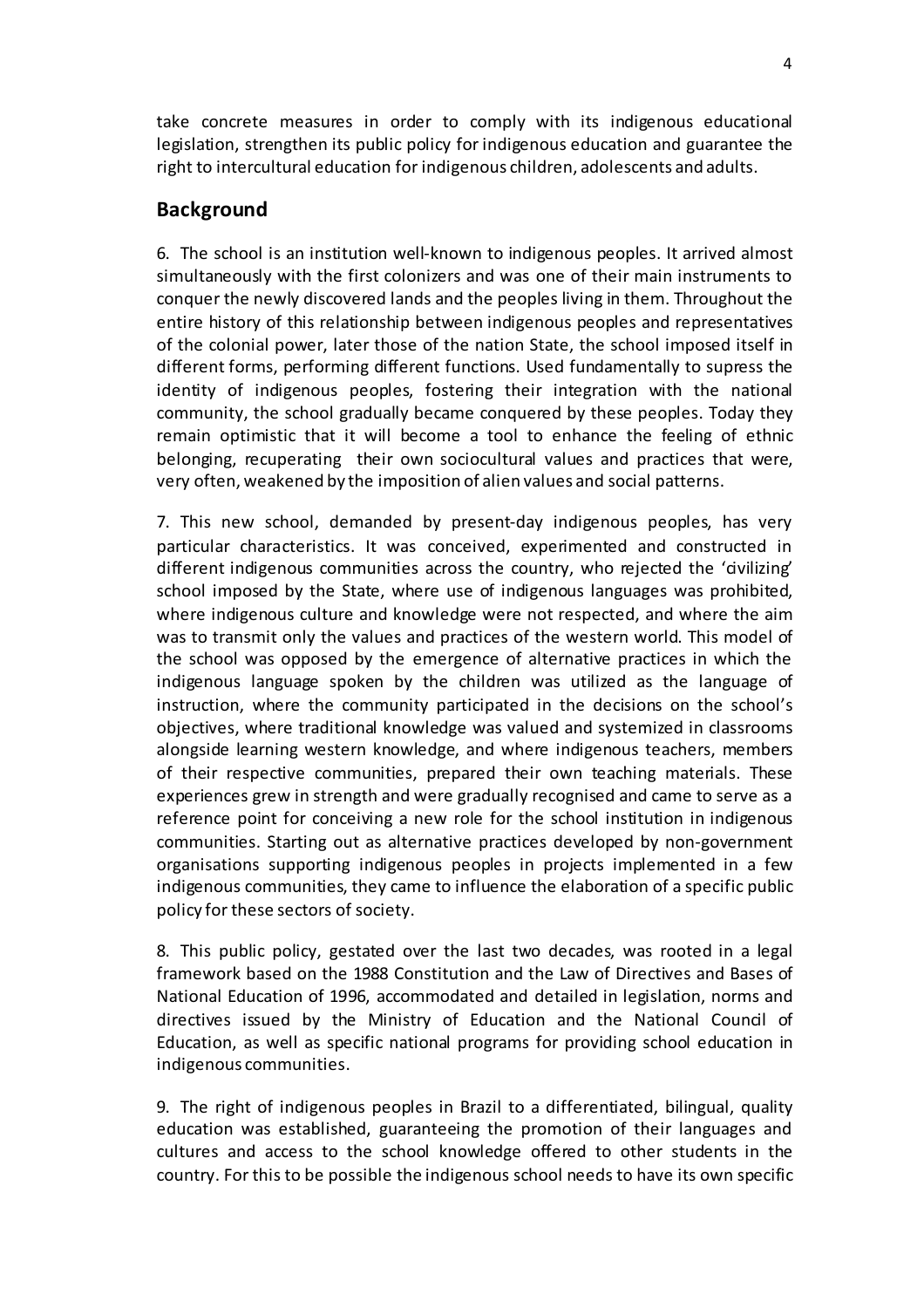teaching materials, based on references from the culture concerned. Teaching indigenous children to read and write should be done by indigenous teachers from the student's own community, who need to be trained on their own programs, whether indigenous teaching course or intercultural training courses. This literacy teaching should be done in the maternal language, that is, the language spoken by the child, since it is proven that children should learn to read and write first in their own language before learning the national language. This explains the constitutional precept that school education in indigenous villages should be bilingual, including teaching in the language spoken by the specific people concerned and in Portuguese as the national language. In order for literacy teaching in indigenous communities to be able to advance, the village school needs to have its own building, contain libraries or collections of books and have access to the internet, all of which are basic conditions for pedagogical practices to be implemented in a context of cultural diversity. Hence Brazil can be said to have constructed the conceptual and legal bases to provide a quality education to indigenous peoples, not only according to its Constitution, but also in relation to commitmentsmade at international level.

10. However, under the coordination of the Ministry of Education, the state and municipal education systems were made responsible for administrating the provision of education in indigenous villages. A large portion of the problems experienced today in terms of failing to ensure the right to quality indigenous education derive from the lack of coordination by the Ministry of Education in relation to this policy and the autonomy of the education systems resulting from the federal structure, in clear detriment to indigenous interests and rights. Running counter to the precepts and directives established in public policy, what is seen in practice and in the everyday life of the vast majority of the indigenous schools in the country is the exact opposite: most indigenous schools are precarious, many lack their own separate building, various schools have no teaching materials, and many do not practice bilingual education. A recent survey conducted by the Federal Prosecutor's Office showed the precariousness of the situation of the schools in the villages, lacking the minimuminfrastructure needed forthem to operate.<sup>1</sup>

11.Today there are 3,085 indigenous schools in Brazil, according to data from the 2015 School Census conducted by the Ministry of Education.2Of these 29.3% lack their own building and run in sheds, in the open air, in teachers' houses or in another improvised form. Just 7.1% of indigenous schools are connected to a mains water supply and 10.3% have no water supply at all. More than a third (39.4%) have no source of electricity. Almost a half of indigenous schools (48.5%) lack a sewage disposal system. In terms of equipment, the situation of indigenous schools is extremely precarious. Just 15.27% have access to the internet and only 11.12% have computer labs. Science labs are practically unknown in indigenous schools: a tiny 1.23% possess this resource. Worsening the picture, just 10.86% of indigenous

l

<sup>1</sup> http://www.mpf.mp.br/atuacao-tematica/ccr6/dados-da-atuacao/projetos/mpf-em-defesa-da-escolaindigena-1/relatorios-tecnicos

<sup>2</sup>Official data for 2015, based on spreadsheets produced by the Anísio Teixeira National Institute for Educational Studies and Research, linked to the Ministry of Education and responsible for producing statistical data and evaluations.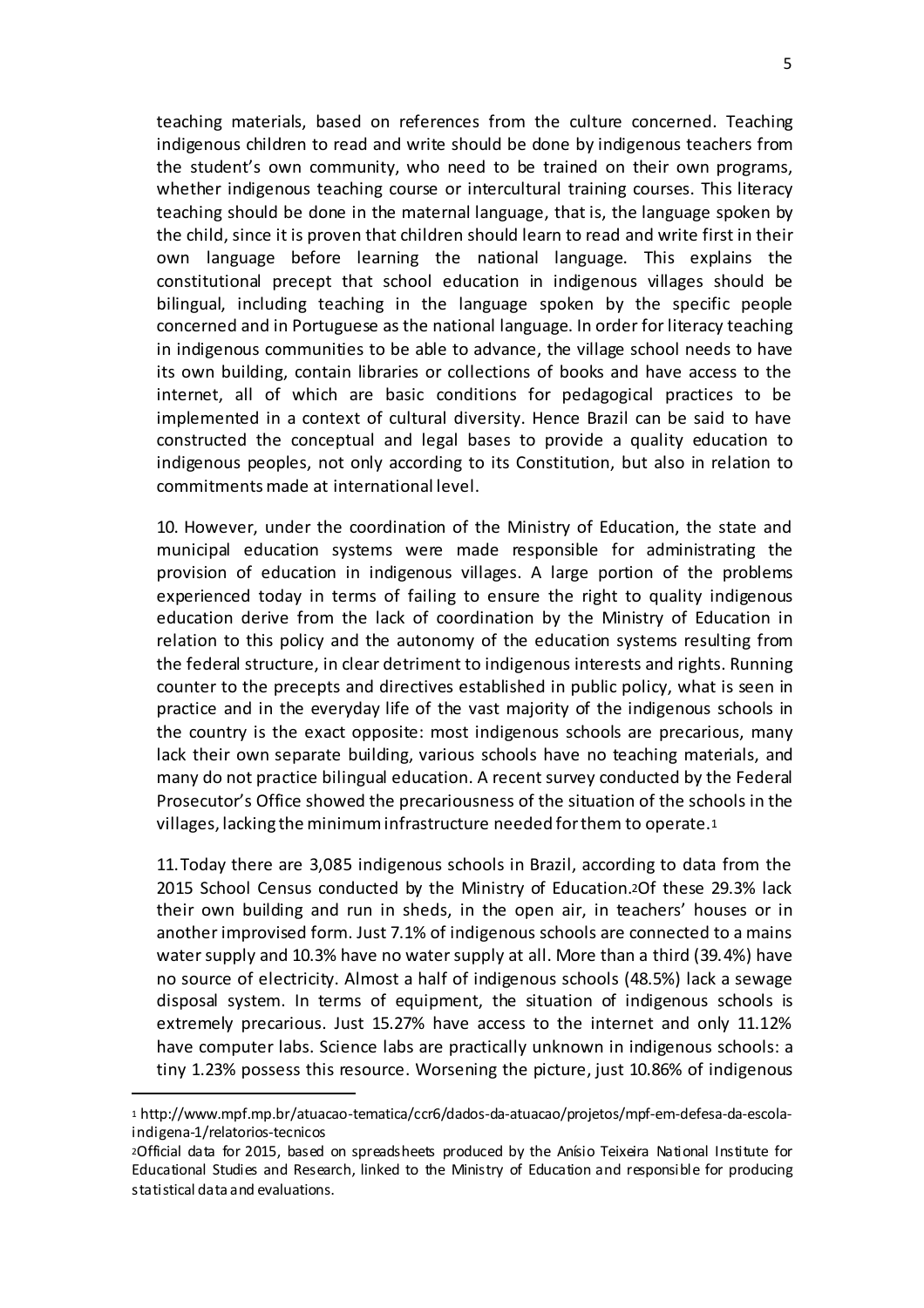schools have libraries. Generally speaking the infrastructural conditions and equipment for teaching in Brazil's indigenous schools are precarious and unable to provide adequate support for a form of education that should be based on interculturality and cultural specificity.

## **Current Situation**

12.Over recent years Brazil's national policy for indigenous school education has been marked by a new set of administrative measures introduced by the Ministry of Education (MEC) that, in their execution, proved flimsy both in terms of uptake by the education systems and in terms of attaining the designated objectives. The autonomy of the teaching systems in relation to MEC, combined with the lack of political commitment to indigenous education on the part of state executive officers, has tended to undermine initiatives developed at federal level. This situation is exacerbated by the fact that the initiatives were designed without indigenous participation and engagement, and have suffered from changes in administration and poor budget execution. The outcome is the deepening of problems that have become entrenched over recent years without encountering solutions in the public policies issued by the federal government.

13. Indigenous communities continue to be dissatisfied with the quality of the education provided in village schools, the majority of them lacking any infrastructure consistent with the aim of offering a differentiated education. Indigenous teachers continue to wait for the beginning or continuation of professional training processes capable of providing them with the skills to teach interculturally, while indigenous students persist in an educational environment unable to respond adequately to the challenge of preparing them for an increasingly uncertain future. The proposal of an indigenous school education that is differentiated, bilingual and intercultural remain an indigenous demand and a government discourse, but it fails to materialize in the everyday practice of most indigenous village schoolsin the country.

14. In terms of quality and pedagogical processes, the Ministry of Education's 2015 School Census reports that practically a half of indigenous schools in the country lack their own differentiated teaching materials, constructed on the basis of indigenous languages and cultures (46.4%). Moreover in a third of these schools (33.1%) lessons are taught only in the national language. This data reveals that the education offered in indigenous villages is not based on the idea of intercultural education, as established in the legislation, and that neither are indigenous cultures, knowhow, practices, knowledge and languages valorised by the school education, which follows the national model, in clear detriment to the right to identity, autonomy and social participation of indigenous peoples.

15. The expansion in the number of indigenous schools and enrolments, which continue to grow each year, as attested by the School Census data, merely amplifies the known deficiencies in this modality of teaching: communities without a school, without trained teachers, without differentiated teaching materials, without equipment, without their own school calendars, without intercultural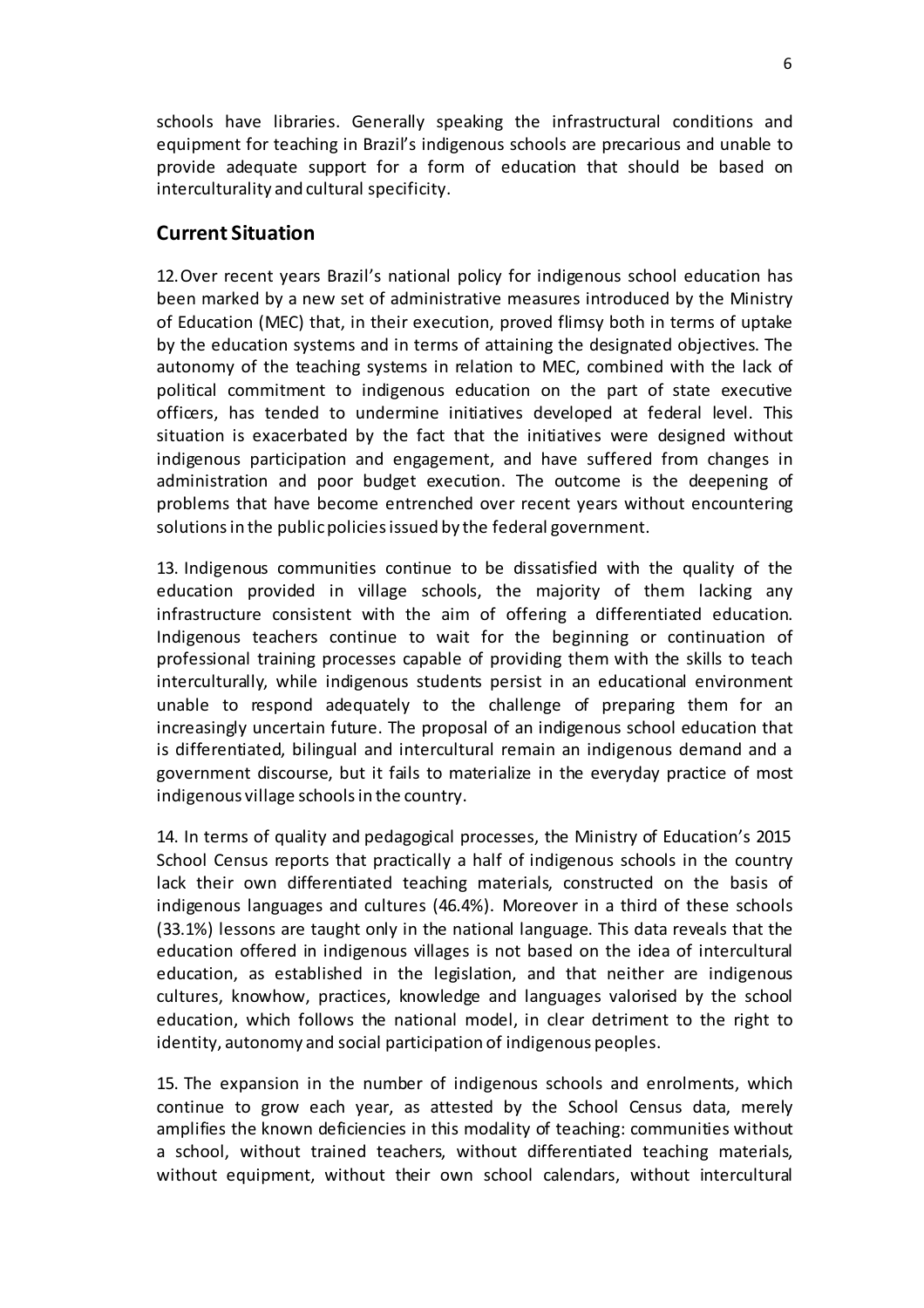curricula, without pedagogical or administrative autonomy – in sum, without any support towards exercising the right to their own educational practice, anchored in the valorisation of their own languages and cultures.

16.In this scenario of complacency with failures, the incorporation of the Indigenous School Education Coordination Office in the Department of Continuing Education, Literacy, Diversity and Inclusion (SECADI) failed to represent a new prioritization of this issue in the Ministry of Education's agenda, as had been proclaimed when the new department was created. With few technical officers, a low operational capacity, lacking direct budget execution mechanisms and with its actions restricted to more general educational policies, the MEC Coordination team was unable to put together a positive and proactive agenda capable of responding to the innumerable issues that have mounted up with the expansion in the number of schools and studentsin all the country's indigenous villages.

17.A quick perusal of some of the data collected and published by the Ministry of Education itself sheds lights on the precarious situation in which indigenous schools in the country find themselves and on the low quality of teaching offered in the villages, demonstrating that impasses continue when it comes to effective realization of the right to differentiated education. In this context, the situation of indigenous teachers emerges as extremely worrying, since it exposes the violation of workers'rights and the discriminatory and unequal treatment.

18.Although progress had been made in the procedures for training indigenous teachers, with training policies implemented by the federal government in cooperation with educational systems, universities and non-governmental organisations, the overall situation has involved one-off initiatives later discontinued and left unevaluated. In terms of the staff presently working in village schools, there were 20,238 teachers in 2015, the large majority indigenous, although the MEC Census does not allow us to ascertain how many non-indigenous teachers also work in indigenous schools. Today 46% of teachers have graduate training but the challenge remains of extending university training to the 46.5% of teachers who have secondary education and the 6.9% who have just primary education, completed or not.

19.In terms of job situation, an alarming situation is evident: just 21.3% of teachers working in indigenous village schools are on full-time or permanent contracts, while the vast majority (71%) have temporary or provisional job contracts. In many situations there are indigenous teachers who have been hired and fired every year for more than a decade, without any labour right being respected. Many of them lack equal pay with other teachers employed by the state or municipality, in a clear case of labour discrimination. Although the legislation on indigenous education establishes the creation of an indigenous teaching career, the creation of the post of indigenous teacher and the holding of differentiated public service entrance exams, most of the Brazilian states have not implemented these precepts. As a result, most of the indigenous teachers in the country are still today hired and remunerated through administrative and temporary contracts, renewable each year. This situation has generated administrative illegalities that entrench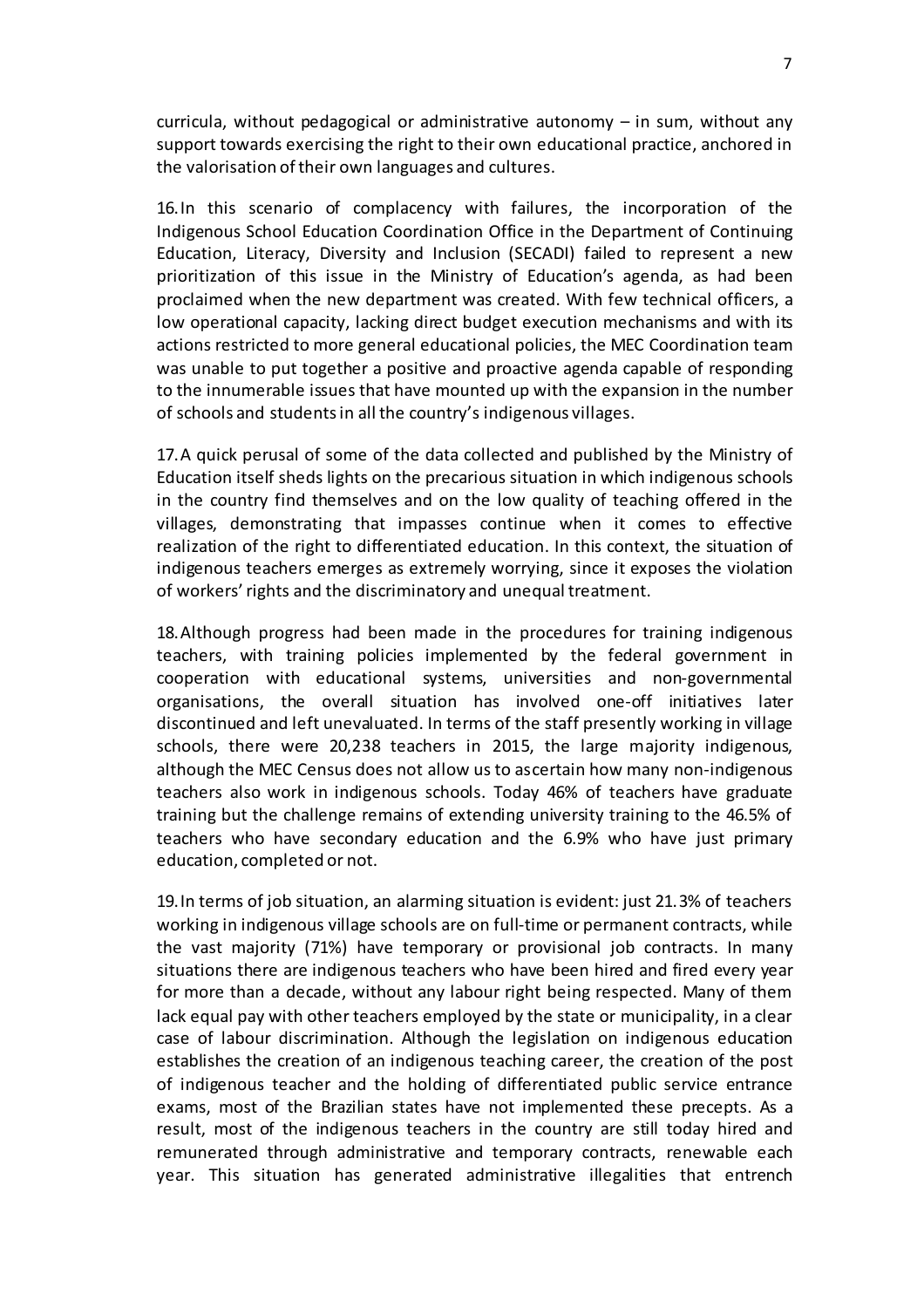prejudices and discrimination, as well as a denial of rights, and that has contributed to the low quality of education in indigenous villages. It has also prompted a series of legal interventions, either by recommendations or actions via the courts, on the part of the Federal Prosecutor's Office to safeguard rights and prerogatives already established in legal texts and systematically ignored on a day-to-day basis by the education systems.<sup>3</sup> With more than 70% of the teacher working in the country's indigenous village schools in unstable employment, experiencing precarious forms of hiring and remuneration through seasonal, temporary contracts, with restrictions on labour rights and lacking wage parity, they are effectively victims of state discrimination.

20. The MEC School Census indicates that in 2015 there were 262,013 students, distributed unequally among the different levels of education: the majority of students are concentrated in the first years of primary education (43.5%) and in the final years (25.2%). Secondary education accounts for just 10.4% of the students. This reveals the lack of educational structure in the villages. Indigenous students who wish to continue their studies have to leave their communities and look for schooling in towns and cities, reinforcing the exodus and abandonment of indigenous lands.

21. At the end of 2015 the Brazilian government held the First National Conference on Indigenist Policy. No less than 65 proposals were approved in the final plenary session that specifically addressed the issue of indigenous school education, making evident that the aspiration of indigenous peoples for their right to a differentiated and quality school education to be observed is not being guaranteed by the Brazilian State.

# **Ethnoeducational Territories**

l

22.Through Presidential Decree 6.861, issued May 27, 2009, MEC proposed the creation of Ethnoeducational Territories as a new administrative framework for the execution of the national policy for indigenous school education. The Ethnoeducational Territory was defined as encompassing "indigenous lands, even where non-adjacent, occupied by indigenous peoples who maintain intersocietal relations characterized by social and historical roots, political and economic relations, linguistic affiliations, shared values and cultural practices."Each Ethnoeducational Territory to be created will have its own action plan for indigenous school education, drafted by a committee that will meet at least twice a year and will submit this plan for consultation by the indigenous communities involved. The Decree also establishes that MEC will coordinate the implantation, monitoring and evaluation of indigenous school education, respecting the

<sup>3</sup> Seeamong other initiatives: http://www.mpf.mp.br/pa/sala-de-imprensa/noticias-pa/mpf-requisitadados-para-fazer-pente-fino-na-educacao-indigena-no-para / http://www.mpf.mp.br/pa/sala-deimprensa/noticias-pa/indigenas-impedidos-de-acessar-educacao-diferenciada-devem-ser-indenizadosinsiste-mpf / http://www.mpf.mp.br/am/sala-de-imprensa/noticias-am/mpf-quer-o-fim-de-turmasmultisseriadas-em-escolas-indigenas-em-tefe-am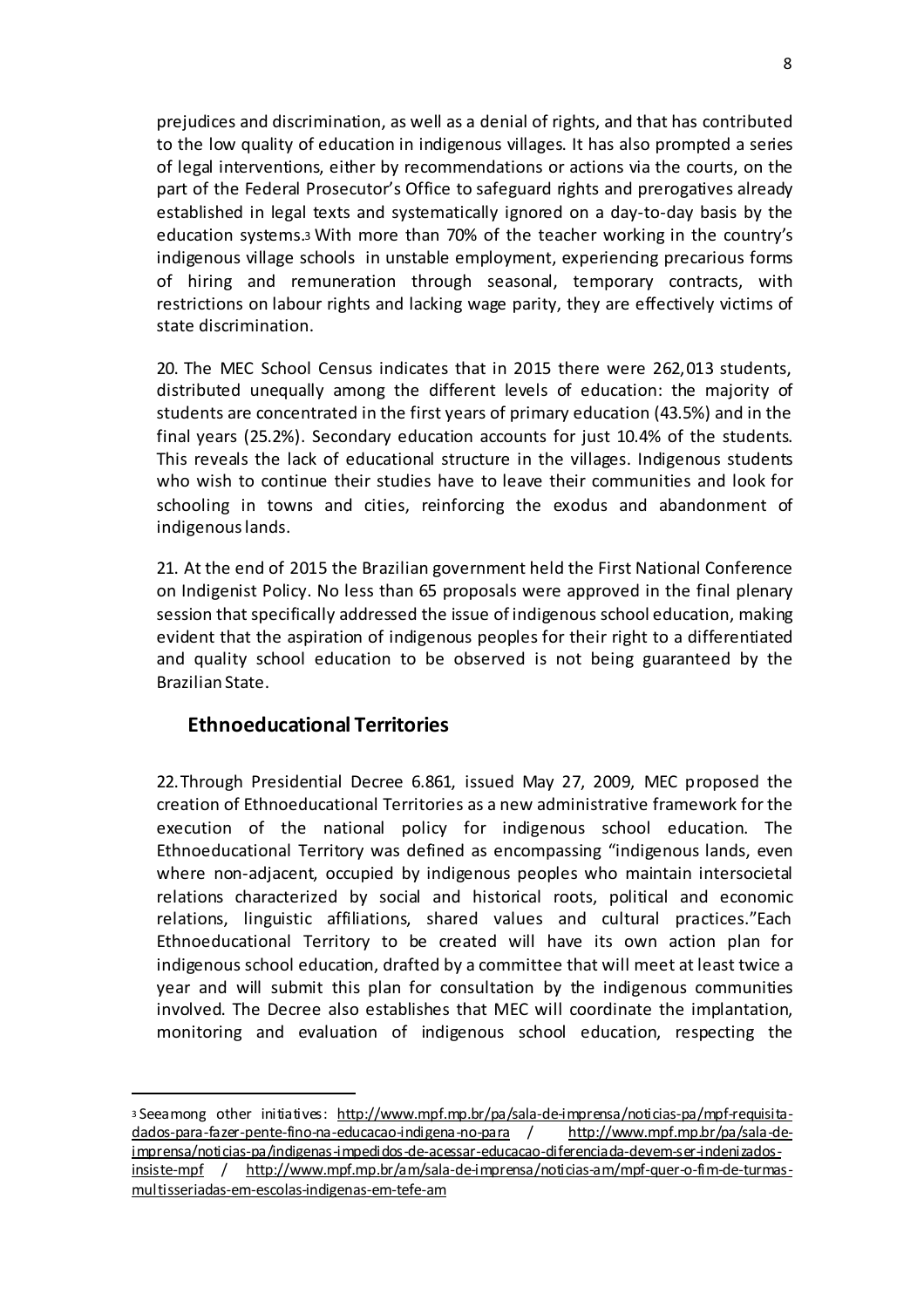autonomy and maintaining the responsibilities and powers of the state and municipal governments.

23.The proposal to set up the new Ethnoeducational Territories has aroused suspicion and criticism from the outset. Three main objections deserve attention. The first focuses on the fact that this new spatial design now being constituted overlaps other public policies targeted at indigenous peoples without dialoguing with them, creating new administrative units that fail to take into account the current designgenerated by the restructuring of FUNAI, which regrouped indigenous lands into 36 new Regional Coordination Offices, nor the current configuration of the 34 Special Indigenous Health Districts (DSEIs), or the 120 Citizenship Territories, many of which also indude indigenous lands. The profusion of administrative entities has led to the formation of niches for the development of sector-based indigenist policies, each with its own particular structures. This pattern reveals both the difficulty experienced by the Brazilian State in responding at an administrative level to the cultural and political diversity of the more than 235 indigenous peoples living today in Brazil, and its incapacity to coordinate its indigenist policy, bearing in mind that various federal actions with indigenous peoples continue to be implemented autonomously and disconnectedly by a variety of ministries. Closely associated with this criticism is the fact that the new territories are being set up through regional discussions, coordinated by MEC and FUNAI,that combine very diverse indigenous peoples and schools, sometimes small in size, sometimes extensive. This runs the risk of creating a diverse range of units that will pose considerable difficulties when it comes to managing and monitoring the final set of territories.

24. The second criticism, which has more direct implications for the eventual success of the initiative, relates to the fact that the creation of the Ethnoeducational Territories does not break with the current regime of cooperation between the systems, nor involve the delineation of a new autonomous unit able to allocate resources with its own budget, preserving the model in which resources continue to be managed by MEC, FUNAI and the education departments. As an entity without its own specific resources and management, the fear is that it will suffer from poor financial administration of federal public funds, transferred by the federal government via FNDE, by the education systems, as made evident in the implementation of the PAR Indígena project, jeopardising the agenda of actions to be agreed in each territory.

25. The third reservation concerns the lack of any team in MEC to coordinate and monitor the implantation and operation of the Ethnoeducational Territories. This function is being delegated to consultants hired on a temporary basis through tenders run by international cooperation agencies, revealing the absence of government staff in the SECADI structure who can ensure the continuity and institutionality of this new management model. The current team of the General Coordination Office for Indigenous School Education has just two full-time officers to coordinate the actions throughout the country.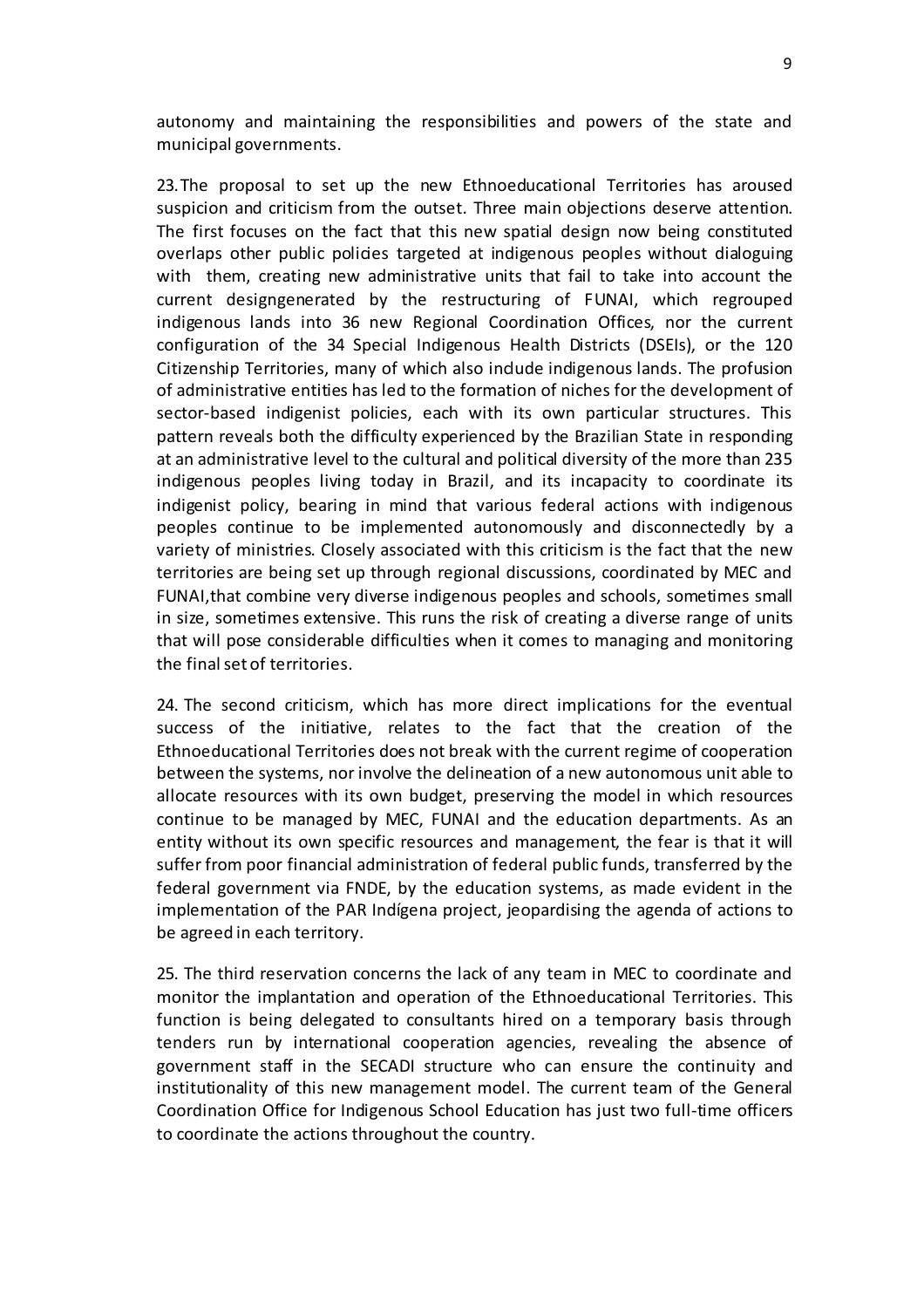26.Although under suspicion, the proposal to create the Ethnoeducational Territories represents an innovation in the current scenario defined by the absence of any top-down management of indigenous education in the country, revealing a proactive stance on the part of MEC in seeking to organise a model that brings together representatives of the federal government, the education systems, indigenous teachers and communities, civil society organisations supporting indigenous peoples and universities, in the diagnosis, planning, execution and joint and participative evaluation of indigenous education initiatives in each of the territoriesto be constituted.

27. However, over the last four years this new management model has made few advances. Just 25 territories were established, few work plans were drafted and some councils from the territories have met just once.4The expected participation and public oversight have not taken place and the education systems continue to operate indifferent to legal precepts and the right to differentiated education, offering an low quality education in the country's indigenous villages.

### **Recommendationsto the Brazilian State**

l

Given the impasses that have occurred and become accentuated over recent years, which tend to undermine the right of indigenous peoples to their own specific, intercultural and bilingual education, as established in the national legislation, the following recommendations are suggested for presentation to the Brazilian State:

- 01. Demonstrate advances in the quality of the education offered in indigenous villages, with respect to the political-pedagogical projects, use of differentiated teaching materials and bilingual lessons.
- 02. Demonstrate advances in the production, editing, publication and use of differentiated teachingmaterialsin indigenouslanguagesin village schools.
- 03. Develop a national program for valorising indigenous languages, guaranteeing and supporting the right to use indigenous languages in schools and in public spaces.
- 04. Demonstrate advances in the recording and documentation of indigenous languages and in initiatives for strengthening and valorising the languages, especially those with few speakers and few records.
- 05. Demonstrate advances in complying with the legislation on indigenous education throughout the country, through the effective implementation of the Ethnoeducational Territories, with a specific budget allocation to boost the quality of the education offered in the villages with indigenous participation.

<sup>4</sup>See: *Documento base do Seminário Nacional de Lançamento da II Conferência Nacional de Educação EscolarIndígena*. 2016.Brasilia:MEC, 52 pages.